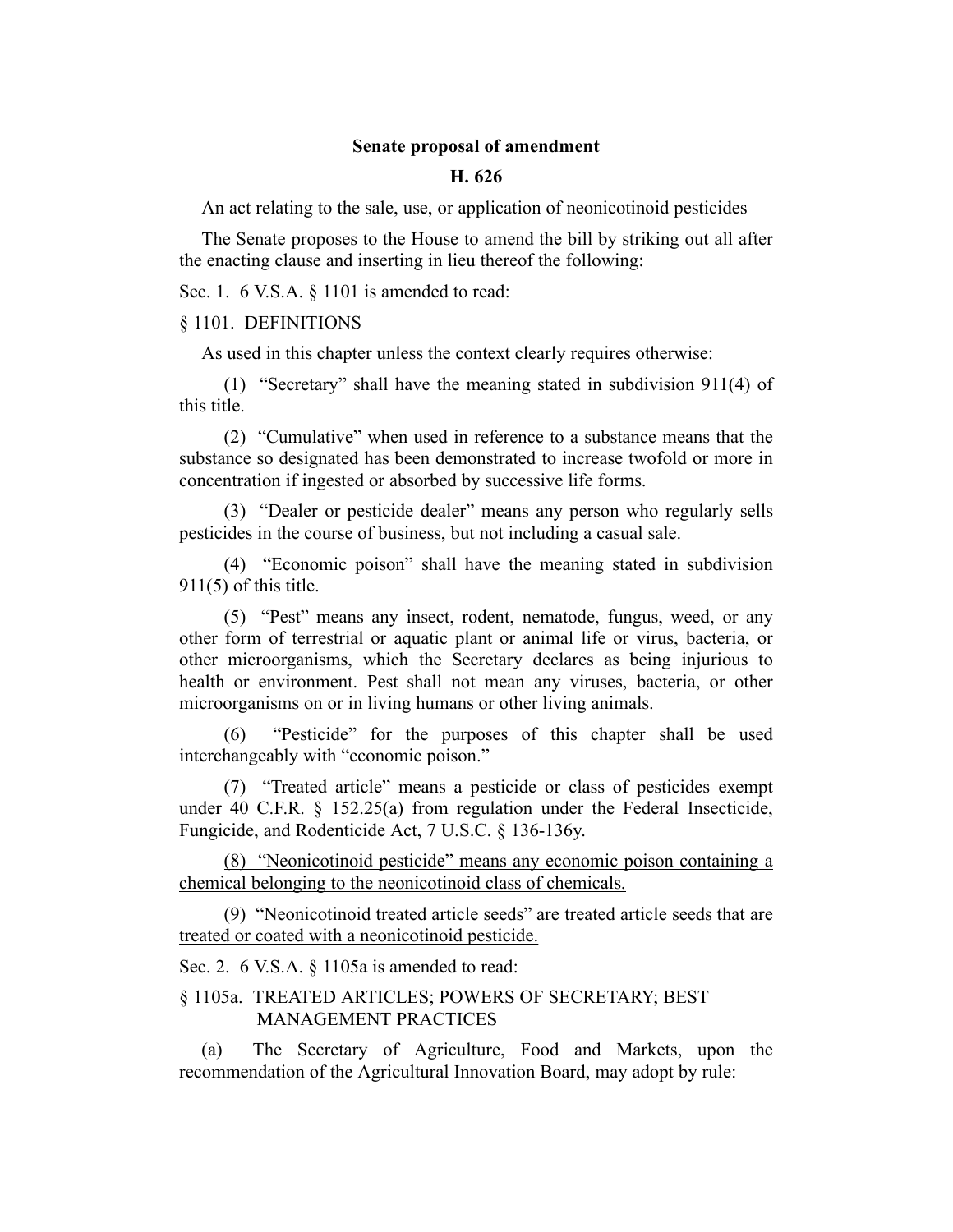(1) best management practices (BMPs), standards, procedures, and requirements relating to the sale, use, storage, or disposal of treated articles the use of which the Agricultural Innovation Board has determined will have a hazardous or long-term deleterious effect on the environment, presents a likely risk to human health, or is dangerous;

(2) requirements for the response to or corrective actions for exigent circumstances or contamination from a treated article that presents a threat to human health or the environment;

(3) requirements for the examination or inspection of treated articles the use of which the Agricultural Innovation Board has determined will have a hazardous or long-term deleterious effect on the environment, presents a likely risk to human health, or is dangerous;

(4) requirements for persons selling treated articles to keep or make available to the Secretary records of sale of treated articles, and what treatments were received, the use of which the Agricultural Innovation Board has determined will have a hazardous or long-term deleterious effect on the environment, presents a likely risk to human health, or is dangerous; or

(5) requirements for reporting of incidents resulting from accidental contamination from or misuse of treated articles the use of which the Agricultural Innovation Board has determined will have a hazardous or longterm deleterious effect on the environment, presents a likely risk to human health, or is dangerous.

(b) At least 30 days prior to prefiling a rule authorized under subsection (a) or subsection (c) of this section with the Interagency Committee on Administrative Rules under 3 V.S.A. § 837, the Secretary shall submit a copy of the draft rule to the Senate Committee on Agriculture and the House Committee on Agriculture and Forestry for review.

(c)(1) Under subsection (a) of this section, the Secretary of Agriculture, Food and Markets, after consultation with the Agricultural Innovation Board, shall adopt by rule BMPs for the use in the State of neonicotinoid treated article seeds. In developing the rules with the Agricultural Innovation Board, the Secretary shall address:

(A) establishment of threshold levels of pest pressure required prior to use of neonicotinoid treated article seeds;

(B) availability of nontreated article seeds that are not neonicotinoid treated article seeds;

(C) economic impact from crop loss as compared to crop yield when neonicotinoid treated article seeds are used;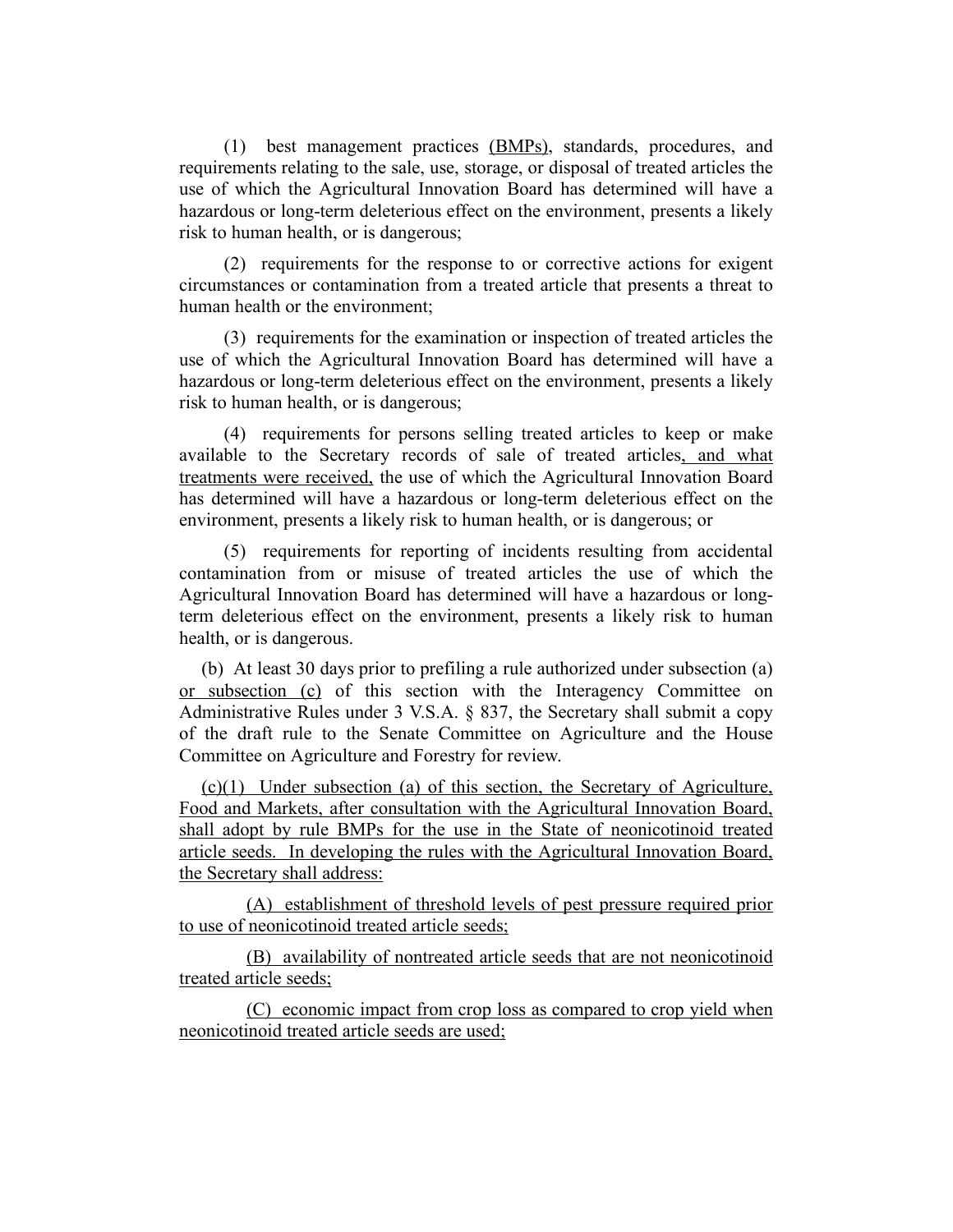(D) relative toxicities of different neonicotinoid treated article seeds and the effects of neonicotinoid treated article seeds on human health and the environment;

(E) surveillance and monitoring techniques for in-field pest pressure;

(F) ways to reduce pest harborage from conservation tillage practices; and

(G) criteria for a system of approval of neonicotinoid treated article seeds.

(2) In implementing the rules required under this subsection, the Secretary of Agriculture, Food and Markets shall work with farmers, seed companies, and other relevant parties to ensure that farmers have access to appropriate varieties and amounts of untreated seed or treated seed that are not neonicotinoid treated article seeds.

Sec. 3. 6 V.S.A. § 3036 is added to read:

## § 3036. MONITORING OF POLLINATOR HEALTH

The Secretary of Agriculture, Food and Markets shall monitor managed pollinator health to establish pollinator health benchmarks for Vermont, including:

(1) presence of pesticides in hives;

(2) mite pressure;

(3) disease pressure;

(4) mite control methods;

(5) genetic influence on survival;

(6) winter survival rate; and

(7) forage availability.

Sec. 4. IMPLEMENTATION; REPORT; RULEMAKING

(a) On or before March 1, 2024, the Secretary of Agriculture, Food, and Markets shall submit to the Senate Committee on Agriculture and the House Committee on Agriculture and Forestry a copy of the proposed rules required to be adopted under 6 V.S.A. § 1105a.

(b) The Secretary of Agriculture shall not file the final proposal of the rules required by 6 V.S.A. § 1105a under 3 V.S.A. § 841 until at least 90 days from submission of the proposed rules to the General Assembly under subsection (a) of this section or July 1, 2024, which ever shall occur first.

Sec. 5. REVIEW AND REPORT ON BMPS FOR TREATED ARTICLE **SEEDS**